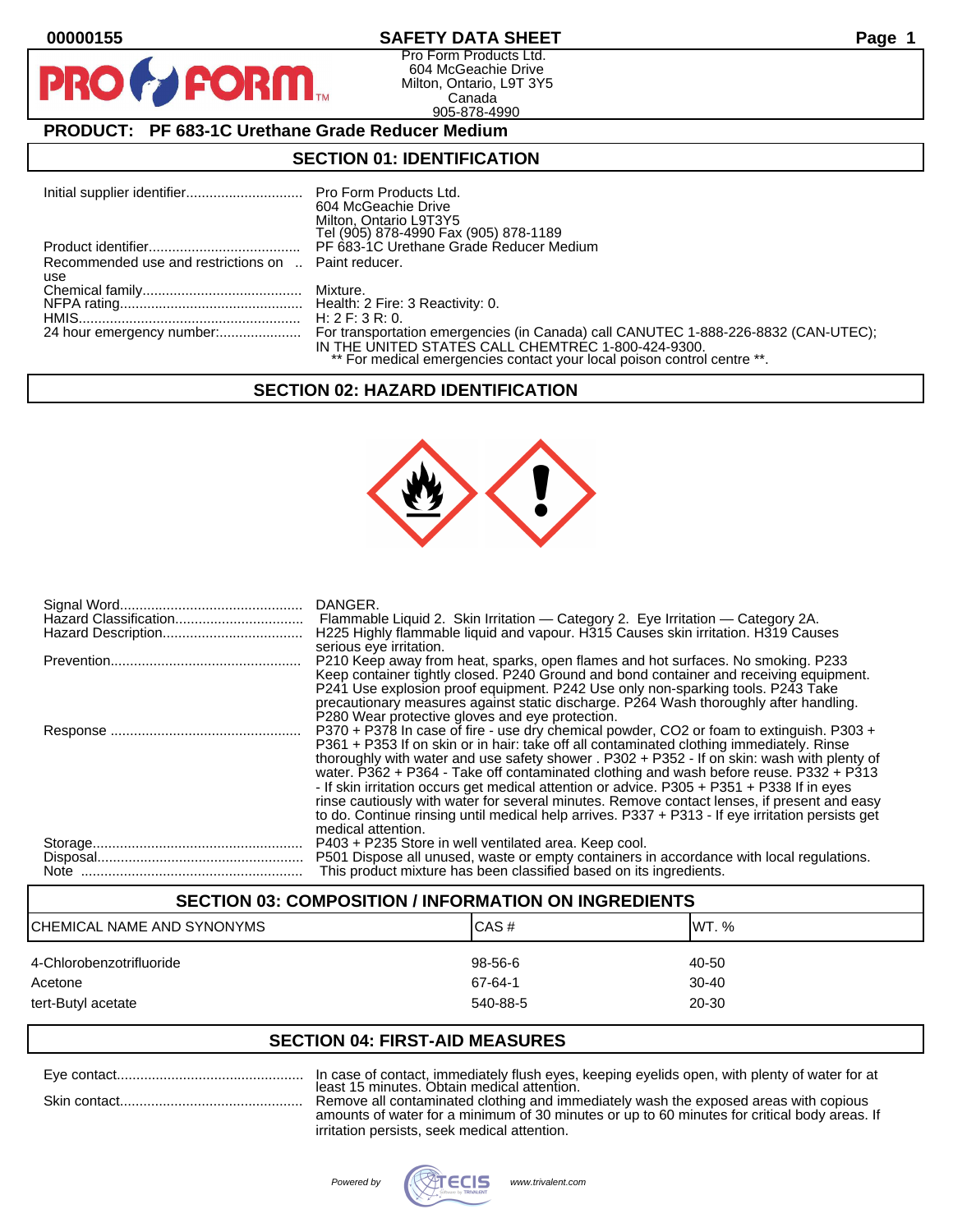### **PRODUCT: PF 683-1C Urethane Grade Reducer Medium**

### **SECTION 04: FIRST-AID MEASURES**

|                                                                  | If inhaled, remove to fresh air. If not breathing, give artificial respiration. If breathing is                                                                                                                                   |
|------------------------------------------------------------------|-----------------------------------------------------------------------------------------------------------------------------------------------------------------------------------------------------------------------------------|
|                                                                  | difficult, give oxygen, obtain medical attention.<br>Do not induce vomiting. If ingestion is suspected, contact physician or poison control center immediately. If spontaneous vomiting occurs have victim lean forward with head |
|                                                                  | down to prevent aspiration of fluid into the lungs. Never give anything by mouth to an<br>unconscious person.                                                                                                                     |
| Most important symptoms and effects,<br>whether acute or delayed | Causes skin and eye irritation. Harmful if swallowed, in contact with skin or if inhaled.                                                                                                                                         |
|                                                                  | Treat victims symptomatically. In the event of an incident involving this product ensure that<br>medical authorities are provided a copy of this safety data sheet.                                                               |

#### **SECTION 05: FIRE-FIGHTING MEASURES**

| Suitable and unsuitable extinguishing<br>media<br>Specific hazards arising from the<br>hazardous product, such as the nature of<br>any hazardous combustion products<br>Special protective equipment and<br>precautions for fire-fighters | "Alcohol" foam, CO2, dry chemical. In cases of larger fires, water spray should be used.<br>Do not use water in a jet.<br>Oxides of carbon (CO, CO2). Hydrogen chloride. hydrogen flouride. Hydrocarbon fumes<br>and smoke.<br>Firefighter should be equipped with self-contained breathing apparatus and full protective                                                                                                                                                |
|-------------------------------------------------------------------------------------------------------------------------------------------------------------------------------------------------------------------------------------------|--------------------------------------------------------------------------------------------------------------------------------------------------------------------------------------------------------------------------------------------------------------------------------------------------------------------------------------------------------------------------------------------------------------------------------------------------------------------------|
|                                                                                                                                                                                                                                           | clothing to protect against potentially toxic and irritating fumes. Cool fire-exposed<br>containers with cold water spray. Heat will cause pressure buildup and may cause<br>explosive rupture. Solvent vapours may be heavier than air and may build up and travel<br>along the ground to an ignition source, which may result in a flash back to the source of the<br>vapours. Keep run-off water from entering sewers and other waterways. Dike for water<br>control. |
|                                                                                                                                                                                                                                           | <b>SECTION 06: ACCIDENTAL RELEASE MEASURES</b>                                                                                                                                                                                                                                                                                                                                                                                                                           |

 Leak/spill.................................................. Keep away from heat, sparks and flames. Ventilate. Eliminate all sources of ignition. Avoid all personal contact. Contain the spill. Prevent runoff into drains, sewers, and other waterways. Evacuate all non-essential personnel. Absorb with earth, sand, or another dry inert material. Shovel or pump to drum or salvage tank. Spilled material and water rinses are classified as chemical waste, and must be disposed of in accordance with current local, provincial, state, and federal regulations.

### **SECTION 07: HANDLING AND STORAGE**

| Precautions for safe handling              | Keep away from heat, sparks, and open flame. Always adopt precautionary measures<br>against build-up of static which may arise from appliances, handling and the containers in<br>which product is packed. Ground handling equipment. Avoid all skin contact and ventilate<br>adequately, otherwise wear an appropriate breathing apparatus. Avoid breathing vapours<br>or mist. Handle and open container with care. Employees should wash hands and face<br>before eating or drinking. |
|--------------------------------------------|------------------------------------------------------------------------------------------------------------------------------------------------------------------------------------------------------------------------------------------------------------------------------------------------------------------------------------------------------------------------------------------------------------------------------------------------------------------------------------------|
| Conditions for safe storage, including any | Keep away from heat, sparks, and open flames. Keep container closed when not in use.                                                                                                                                                                                                                                                                                                                                                                                                     |
| incompatibilities                          | Store away from oxidizing and reducing materials. Store away from sunlight.                                                                                                                                                                                                                                                                                                                                                                                                              |

# **SECTION 08: EXPOSURE CONTROLS / PERSONAL PROTECTION**

| <b>INGREDIENTS</b>                                                                                                                                                                                                                                                                                                                                                   | TWA             | <b>ACGIH TLV</b><br><b>STEL</b>    | lpel                                                                                      | <b>OSHA PEL</b><br><b>STEL</b> | <b>NIOSH</b><br>IREL |
|----------------------------------------------------------------------------------------------------------------------------------------------------------------------------------------------------------------------------------------------------------------------------------------------------------------------------------------------------------------------|-----------------|------------------------------------|-------------------------------------------------------------------------------------------|--------------------------------|----------------------|
| 4-Chlorobenzotrifluoride                                                                                                                                                                                                                                                                                                                                             | Not established | Not established                    | Not established                                                                           | Not established                | Not established      |
| Acetone                                                                                                                                                                                                                                                                                                                                                              | 250 ppm TLV     | 500 ppm                            | $1,000$ ppm                                                                               | Not established                | $250$ ppm            |
|                                                                                                                                                                                                                                                                                                                                                                      |                 | CA ON: 500ppm (TWA); 750ppm (STEL) |                                                                                           |                                |                      |
| tert-Butyl acetate                                                                                                                                                                                                                                                                                                                                                   | $200$ ppm       | Not established                    | $200$ ppm                                                                                 | Not established                | $200$ ppm            |
|                                                                                                                                                                                                                                                                                                                                                                      |                 | CA ON: 50ppm (TWA), 150ppm (STEL)  |                                                                                           |                                |                      |
| Personal Protective Equipment<br>when contaminant levels exceed the recommended exposure limits.<br>Chemical safety goggles and full faceshield if a splash hazard exists.<br>Chemical resistant gloves. Nitrile rubber.<br>Wear adequate protective clothes.<br>Safety boots per local regulations.<br>Emergency showers and eye wash stations should be available. |                 |                                    | Local exhaust ventilation is recommended. Wear an appropriate, properly fitted respirator |                                |                      |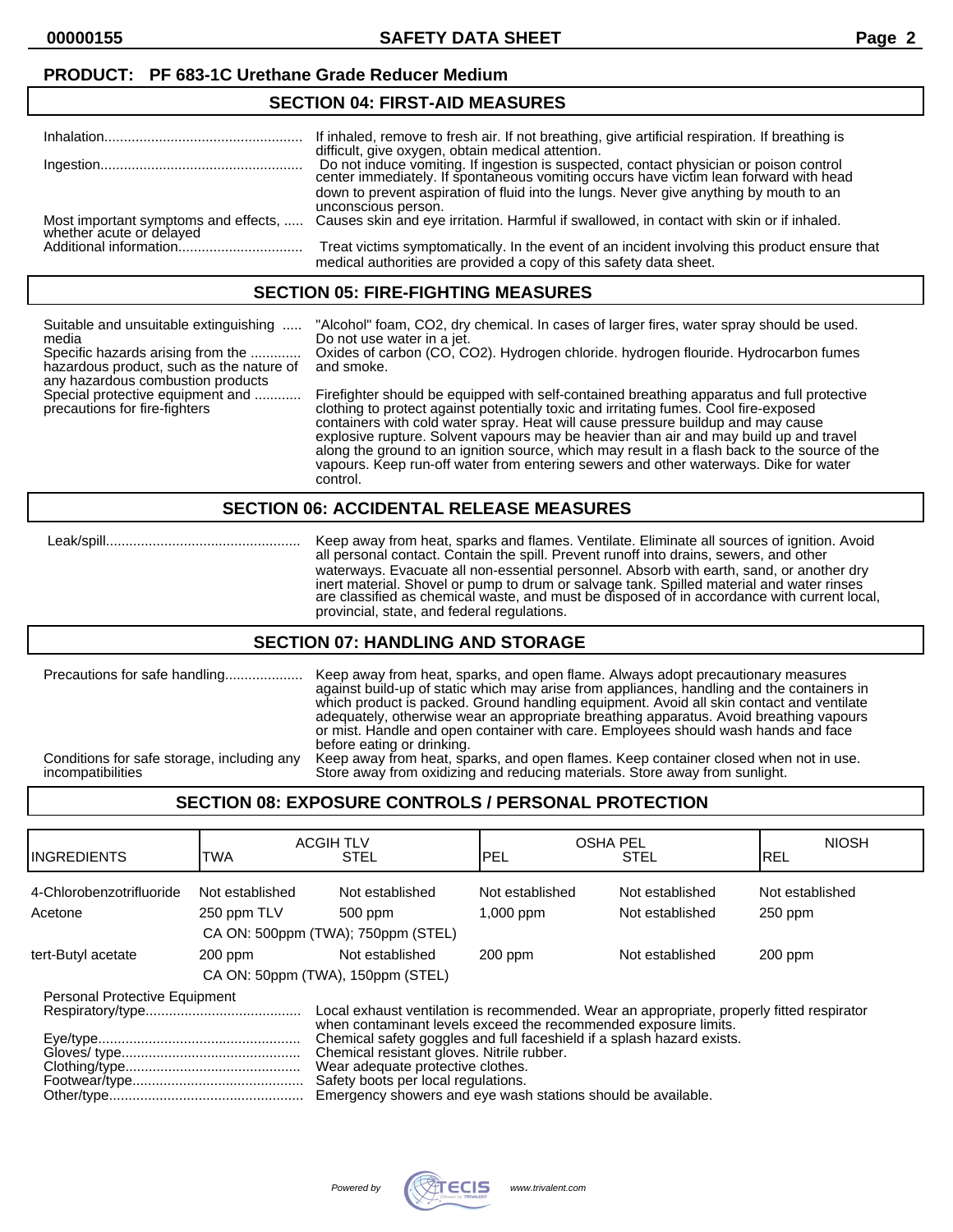# **PRODUCT: PF 683-1C Urethane Grade Reducer Medium**

# **SECTION 08: EXPOSURE CONTROLS / PERSONAL PROTECTION**

Appropriate engineering controls.............. Provide natural or mechanical ventilation to control exposure levels below airborne exposure limits. Local mechanical exhaust ventilation should be used at sources of air contamination, such as open process equipment, or during purging operations, to capture gases and fumes that may be emitted. Standard reference sources regarding industrial ventilation (ie. ACGIH industrial ventilation) should be consulted for guidance about adequate ventilation. Explosion-proof exhaust ventilation.

### **SECTION 09: PHYSICAL AND CHEMICAL PROPERTIES**

| Appearance/Physical state                      | Liauid.                                           |
|------------------------------------------------|---------------------------------------------------|
|                                                | Clear. colourless.                                |
|                                                | Naphthalenic. Sweet odour.                        |
|                                                | Not available.                                    |
| Vapour pressure (mm Hg)                        | $> 5.3$ mmHg @ 20C.                               |
|                                                | $>1$ .                                            |
|                                                | Not applicable.                                   |
| Relative Density (Specific Gravity)            | 8.31 lbs/USG; 0.996.                              |
| Melting / Freezing point (deg C)               | $<$ -33 °C.                                       |
|                                                | No data.                                          |
| Initial boiling point / boiling range (deg C). | > 56 °C.                                          |
|                                                | Not available.                                    |
| Flash point (deg C), method                    | -18°C. (estimate; lowest flash point ingredient). |
| Auto ignition temperature (deg C)              | No data.                                          |
| Upper flammable limit (% vol)                  | 12.6.                                             |
| Lower flammable limit (% vol)                  | 0.9.                                              |
| Partition coefficient — n-octanol/water        | Not available.                                    |
| Decomposition temperature                      | Not available.                                    |
|                                                | 100.                                              |
|                                                | $0.0$ g/L - 0.0 lb/usg.                           |
|                                                | 13 seconds Zahn #2.                               |
|                                                |                                                   |

### **SECTION 10: STABILITY AND REACTIVITY**

|                                                                                                                                                  | Stable at normal temperatures and pressures.                                                                                                                                                                                                                                                                 |
|--------------------------------------------------------------------------------------------------------------------------------------------------|--------------------------------------------------------------------------------------------------------------------------------------------------------------------------------------------------------------------------------------------------------------------------------------------------------------|
|                                                                                                                                                  | Avoid heat, sparks and flames. Explosive reactions can occur in the presence of strong                                                                                                                                                                                                                       |
| Possibility of hazardous reactions<br>Conditions to avoid, including static<br>discharge, shock or vibration<br>Hazardous decomposition products | oxidizing agents.<br>Hazardous polymerization will not occur.<br>Keep away from heat. Lewis or mineral acids. Bases. Incompatible with strong oxidizers.<br>Nitrates. Avoid plastics.<br>Oxides of carbon (CO,CO2). Hydrogen chloride. Hydrogen fluoride. Isobutylene and acetic<br>acid. Dense black smoke. |

# **SECTION 11: TOXICOLOGICAL INFORMATION**

| <b>INGREDIENTS</b>          |                                                                                                                                                         | <b>LC50</b>                                                                                                                                                                                                                                                                                                                                                         | LD50                                                        |
|-----------------------------|---------------------------------------------------------------------------------------------------------------------------------------------------------|---------------------------------------------------------------------------------------------------------------------------------------------------------------------------------------------------------------------------------------------------------------------------------------------------------------------------------------------------------------------|-------------------------------------------------------------|
| 4-Chlorobenzotrifluoride    |                                                                                                                                                         | 4479 ppm                                                                                                                                                                                                                                                                                                                                                            | $>6,800$ mg/kg (rat oral);<br>>2,700 mg/kg (rabbit dermal)  |
| Acetone                     |                                                                                                                                                         | 50,100 mg/m3 8 hours, rat                                                                                                                                                                                                                                                                                                                                           | 5,800 mg/kg (rat oral)                                      |
| tert-Butyl acetate          |                                                                                                                                                         | $>2,230$ mg/m3 4 hours rat                                                                                                                                                                                                                                                                                                                                          | $4,100$ mg/kg (rat, oral);<br>>2,000 mg/kg (rabbit, dermal) |
|                             | Eye contact. Skin contact. Inhalation.<br>Irritant.<br>Irritant.<br>May be harmful or fatal if swallowed.<br>vomiting and unconsciousness.<br>or fatal. | Excessive inhalation of vapours can cause respiratory irritation, dizziness, headache,<br>Breathing high concentrations of vapour may cause anesthetic effects and serious health<br>effects. Prolonged or repeated skin contact may cause drying or cracking of skin.<br>Intentional misuse by deliberately concentrating and inhaling this product may be harmful |                                                             |
| Carcinogenicity of material |                                                                                                                                                         | None of the components present in this material at concentrations equal to or greater than<br>0.1% are listed by IARC, NTP, OSHA or ACGIH as a carcinogen.                                                                                                                                                                                                          |                                                             |